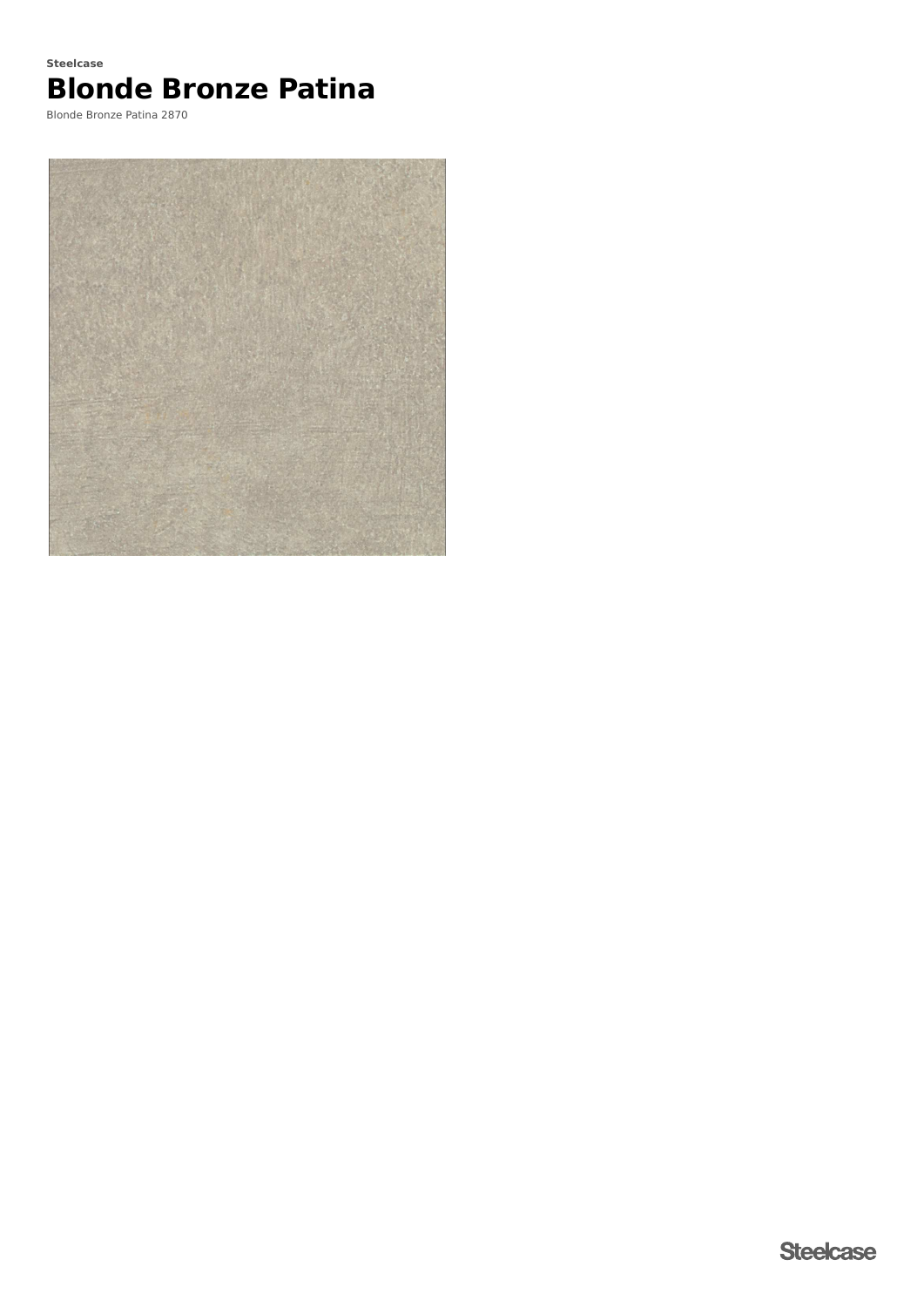#### **Blonde Bronze Patina Steelcase**

### **HIGH-PRESSURE LAMINATE**

| <b>Material Type</b>       | High-Pressure Laminate, Laminate                           |  |  |
|----------------------------|------------------------------------------------------------|--|--|
| Price                      | Laminate 1                                                 |  |  |
| <b>Offering</b>            | <b>Standard Surfaces</b>                                   |  |  |
| <b>Brand</b>               | Steelcase, Steelcase Health, Coalesse, West Elm, Orangebox |  |  |
| <b>Global Availability</b> | Americas                                                   |  |  |
| Design                     | Pattern                                                    |  |  |